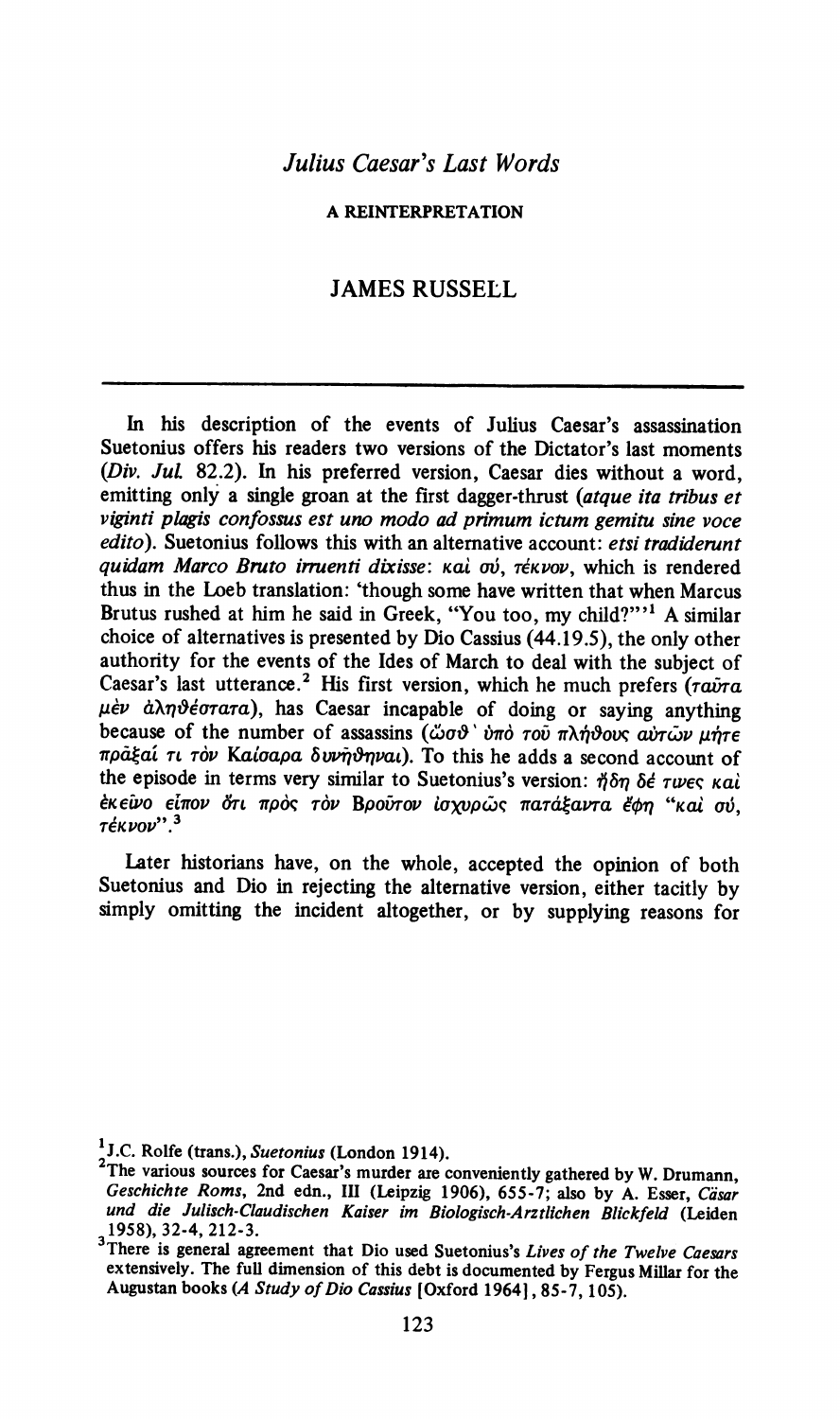relegating it to the realm of gossip.<sup>4</sup> Ferrero, for example, is as forthright as any in his dismissal of the story '.. . as for the invocation to Brutus. . ., it is merely a piece of sentiment tacked on to the fantastic legend which makes Brutus the child of Caesar...'<sup>5</sup> The legend, of course, alludes to Caesar's affair with Brutus's mother Servilia, and particularly Caesar's supposition that led him to the belief that he was Brutus's father.<sup>6</sup> As is often the case, however, the more sensational version generally scorned by serious scholars has captured the popular imagination, especially in the form et tu, Brute, a phrase already current in Elizabethan England and made immortal by William Shakespeare  $(Jul. Caes. III.i.77).$ <sup>7</sup> The Latin is essentially a gloss designed to embroider the original Greek phrase, the substitution of Brute for réxvov being surely intended to reinforce the legend that Brutus was a love-child of Caesar. For dramatic purposes, of course, this reading of the original intensifies the poignancy of the occasion, though it is worth noting that Shakespeare himself was able to create a powerful scene without employing this apocryphal relationship. There is in fact no need to rely on such gossip to recreate the close emotional attachment that bound Caesar to Brutus. Caesar's affection for Brutus is well attested, for Brutus certainly owed his life and prospect of

<sup>4</sup>A survey, by no means exhaustive, of biographers of Julius Caesar shows the following as omitting any mention of the incident involving the words  $\kappa a$  ov,  $\tau \epsilon \kappa \nu o\nu$  in their accounts of Caesar's death: George Long, The Decline of the Roman Republic, V (London 1974), 448; W. Warde Fowler, Julius Caesar (London 1908), 377; M. Gelzer, RE 10. 991-2; T. Rice Homes, The Roman Republic and the Founder of the Empire, III (Oxford 1923), 343-4; Georg Brandes, Cajus Julius Caesar, II (Berlin 1925), 397; John Buchan, Julius Caesar (London 1932), 159-60; J. Carcopino, César (G. Glotz [ed.], Histoire Générale II:2) (Paris 1947), 104-7; G. Walter, Caesar, A Biography (New York 1952), 529; L. Pareti, Storia di Roma, IV (Turin 1955), 351; M. Gelzer, Caesar, Politician and Statesman, trans. P. Needham (Oxford 1968), 328-9; M. Grant, Julius Caesar (London 1969), 260.

The following reject the authenticity of the incident with some comment; J.A. Froude, Caesar, A Sketch (London 1886), 524; W. Drumann, op. cit., 656 ('die Erzahlung aber, nach welcher der Diktator bei dem Anblick des lezteren ausrief; "auch du, mein Sohn?" und, vom Schmerze über dessen Ruchlosigkeit überwältigt, sich nicht mehr verteidigte, ist sugunsten der Sage ersonnen, welche ihn den Vater des Brutus nennt'); G. Ferrero, The Greatness and Decline of Rome, II (London 1909), 353; Klotz, RE 10.257; E. Meyer, Caesars Monarchie (Stuttgart 1922), 450 n. 2 ad fin.; J.P.V.D. Balsdon, Julius Caesar, A Political Biography (New York 1967), includes the incident amongst 'a wealth of stories, some perhaps true!'

I can find only two recent historians who unequivocally record the incident as true: A. Duggan, Julius Caesar (New York 1964), 20 ('His last words were, 'You too, Brutus," as though in realization of the emptiness of human affection.'), and S. Perowne, Death of the Roman Republic (New York 1968), 232.

Ferrero, op. cit., 353.

©Plut. Brut., 5.1-2; App. BC 2.112.

The earliest known appearance of the actual words et tu, Brute is in The True Tragedie of Richard Duke of Yorke (printed 1595, Praetorius Facs., xxi:53), but the evidence that the phrase was already in circulation some years before is summarized by T.S. Dorsch (ed.), Julius Caesar (The New Arden Edition) (London 1955), loc. cit.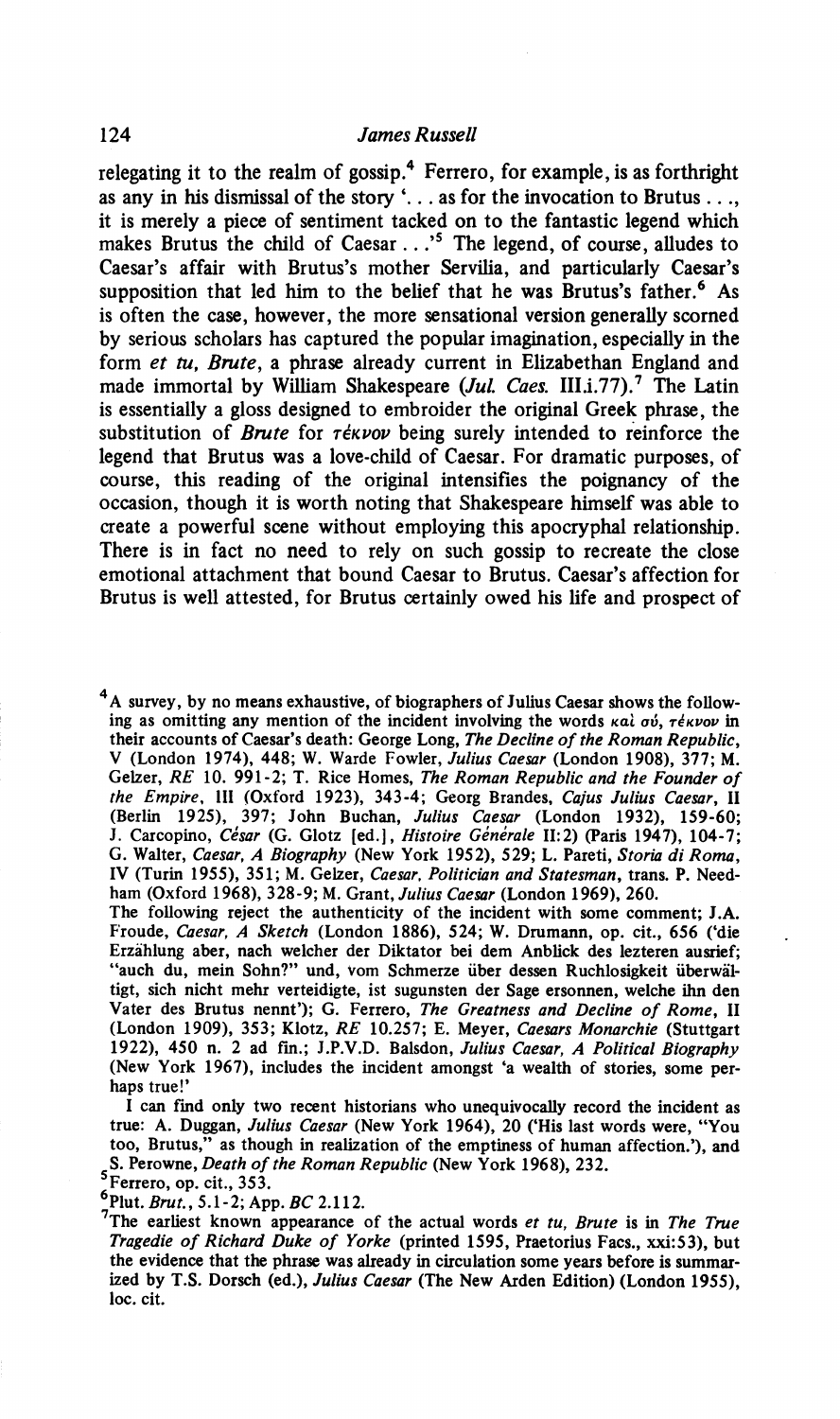a distinguished career to Caesar's generosity.® Indeed even those sources that do not include Caesar's last words are almost unanimous in identifying the betrayal of Brutus, upon whom he lavished so much favor, as the factor that ended Caesar's will to live. As Plutarch describes the scene, 'when Caesar saw that Brutus had drawn his dagger, he drew his toga down over his head and let himself go.'<sup>9</sup> That Caesar uttered something appropriate to this final act of treachery to accompany his gesture of resignation seems perfectly reasonable. The existence of a tradition that quotes these last words must therefore be taken seriously, despite the reservations of both Suetonius and Dio.

There are two major obstacles to the acceptance of the phrase  $\kappa a i \omega j$ ,  $\tau$ ékvov as Caesar's last words. One is that a sentimental expression of affection on Caesar's part seems out of harmony with his personality and is, in the circumstances, downright banal. This sentimentality is compounded by the penchant of commentators on Suetonius's text to associate the word réxvov with the demonstrably absurd tradition that Brutus was Caesar's child by Servilia.<sup>10</sup> The fact that the words were uttered in Greek is an equally serious obstacle. For even if the meaning of the phrase as commonly perceived is accepted, it strains the imagination that even a fluent philhellene such as Caesar could have been composed enough to voice his final grief in Greek. Never one for affectation at the best of times, Caesar is hardly likely to have indulged in it at the end. On the other hand, if it can be demonstrated that the phrase  $k$ ai  $\sigma\dot{v}$ ,  $\tau \dot{\epsilon} \kappa \nu \omega \nu$  can signify something appropriate to the occasion and to Caesar's disposition, and that in addition the phrase had to be spoken in Greek to convey this meaning, then we shall be justified in believing that Caesar actually uttered these words before he fell at the base of Pompey's statue. I believe that a reasonable case can be made, and I offer it now as a token of gratitude to John Bishop for the many stimulating hours spent in his classes at Edinburgh University a quarter of a century ago.

Ka $\lambda$   $\sigma\dot{\nu}$  is in fact a common and familiar phrase at all periods of classical antiquity and has a very specific application throughout the Greek speaking parts of the Mediterranean.<sup>11</sup> In its original form the phrase

<sup>8</sup>On at least three major occasions Brutus benefited from Caesar's generosity: (a) in receiving his pardon after Pharsalus for taking Pompey's side, (b) his governorship of Cisalpine Gaul in 46 B.C. and (c) his selection as praetor urbanus commencing 1 January 44 B.C. Plut. Brut. 5.1, 6, 7.1-4; Caes. 46.4, 57.3, 62.3; App. BC 2.117; Dio 41.63.6; Vell. 2.52.5.<br>Plut. Caes. 66.6; also Brut. 17.3; App. BC 2.117.<br><sup>10</sup>E.g. Baumgarten-Crusius (ed.), *C. Suetonii Tranquilli Opera Omnia*, III (London

<sup>1826), 1330;</sup> J.H. Westmacott and E.M. Rankin (edd.), *De Vita Caesarum Lib. I-II* (New York 1918), 176; H.E. Butler and M. Cary (edd.), *C. Suetonii Tranquilli Divus Iulius* (Oxford 1927), 110, 149; H. Ailloud, (ed. and t

back' in R. Stillwell (ed.), Antioch on the Orontes, Ill, The Excavations 1937-39 (Princeton 1941), 225-6; and J. Engemann, 'Zur Verbreitung magischer Ubelabwehr in der Spatantike', Jahrb. f. Ant. und Christ. 18 (1975), 34-35.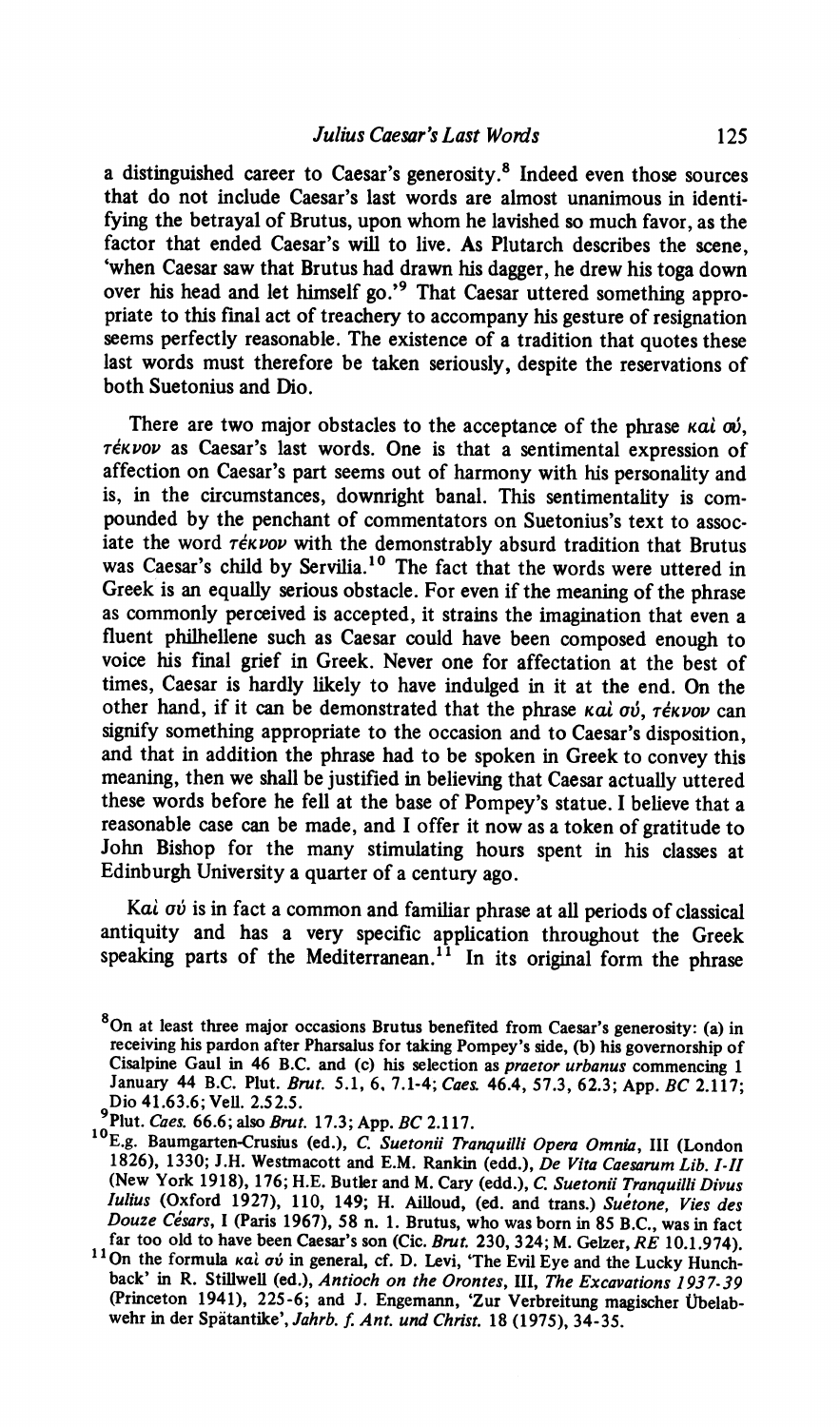probably appeared as  $kai \, \sigma \dot{\sigma}$ ,  $\dot{\epsilon} \rho \rho \epsilon$  ('to hell with you, too!'), as is found in a mosaic from Rome.<sup>12</sup> The target of the imprecation is seldom named, but we can identify it from the talismanic symbols that frequently appear beside the legend as the Evil Eye, that timeless force of mischief inspired by Invidia ( $\Phi\theta\phi\nu$ <sub>o</sub>c) that still haunts the lives of country-folk in Mediterranean lands. Thus from Akrae in Sicily the phrase is shown with a winged leonine monster with head and tail replaced by apotropaic phalloi.<sup>13</sup> At Antioch the formula is used in two successive mosaic floors decorating the vestibule of a building, accompanied in one case by an array of hostile agents attacking a large eye.<sup>14</sup> These include a raven, scorpion, centipede, serpent, trident, dagger and ithyphallic dwarf. A similar selection of malignant forces attacking the Evil Eye appears in a carved relief on a rock face near Burdur in Pisidia.<sup>15</sup> Here the accompanying legend reads Báokave kal  $\sigma\dot{\nu}$  ('Evil Eye, to hell with you, too!'). The phrase by itself is also common in Syria where it is found on the lintels of houses and tombs to provide security from the evil influence of the omnipresent Eye.<sup>16</sup> The same two words appear also as a stamp on eastern Roman sigillata ware of late Republican and early Imperial date from a wide range of sites in the eastern Mediterranean, and are also found inscribed on gemstones.<sup>17</sup>

The phrase  $kai$   $\sigma\dot{\nu}$  then, either by itself, or with some addition, was perhaps the commonest apotropaic formula in everyday use throughout the entire Greek speaking world. Travellers from Rome must frequently have encountered it and recognized its force, especially if, as was likely, it was accompanied by some gesture of the fingers or hands, or by the displaying of an amulet. During the late Republic in particular young Romans of noble family spent considerable time in the Greek east in the course of their education or early military and political careers, or, like Catullus, as hangers-on of a provincial governor. It would be natural for these young

 $12$  Levi, op. cit., 226 n. 69.

<sup>&</sup>lt;sup>13</sup> J. Judica, Le antichità di Acre (Naples 1819) 117, pl. 16. Phalloi appear also with kai ov in a mosaic from the heated basin in the baths at Kôm Trougah in Egypt; cf. Abd El-Mohsen El Khachab, Ann. Serv. Ant. Egypte 54 (1957), 118.

Stillwell, op. cit. (see note 11), 7, 24-5, figs. 26-27; D. Levi, Antioch Mosaic Pavements (Princeton 1947), 28-34, pl. 4; JGLS, nos. 874-875.

<sup>&</sup>lt;sup>1</sup>'G.E. Bean, 'Notes and Inscriptions from Pisidia 2', *Anat. St.* 10 (1960), 98, pl. 12e; Engemann, op. cit., 30, pl. 12e.

 $^{\circ}$ E.g. *IGLS*, nos. 387, 576. The formula also appears in the form  $\kappa a \cdot \sigma o \cdot$ , probably to be explained by confusion of  $\sigma\dot{\nu}$  and  $\sigma o\dot{\iota}$  as a result of iotacism: IGLS, nos. 396, 409, 446, 476.

<sup>17</sup>Examples of sherds from Tarsus (Cilicia), Antioch, Hama (Syria), Samaria (Palestine), Coptos (Egypt) may be cited; cf. J.H. Iliffe, 'Sigillata Wares in the East', QDAP 6 (1936), 37; H. Goldmann, Excavations at Güzlü Kule, Tarsus, I (Prince ton 1950), 284-5; F.O. Waagé, *Antioch-on-the-Orontes*, IV: 1, *Ceramics and* Islamic Coins (Princeton 1948), 34-5; A. Oxe, Germania 21 (1937), 137. The forms και σύ, κε σύ and και σου are all attested, but an apotropaic force may be assumed in each case, conveying an imprecation against any dangers or harmful substances that might insinuate themselves into the drink contained in the vessel so inscribed. For the same formula on gems, cf. F.H. Marshall, Catalogue of the Finger Rings, Greek, Etruscan and Roman in the British Museum (London 1907), no. 513.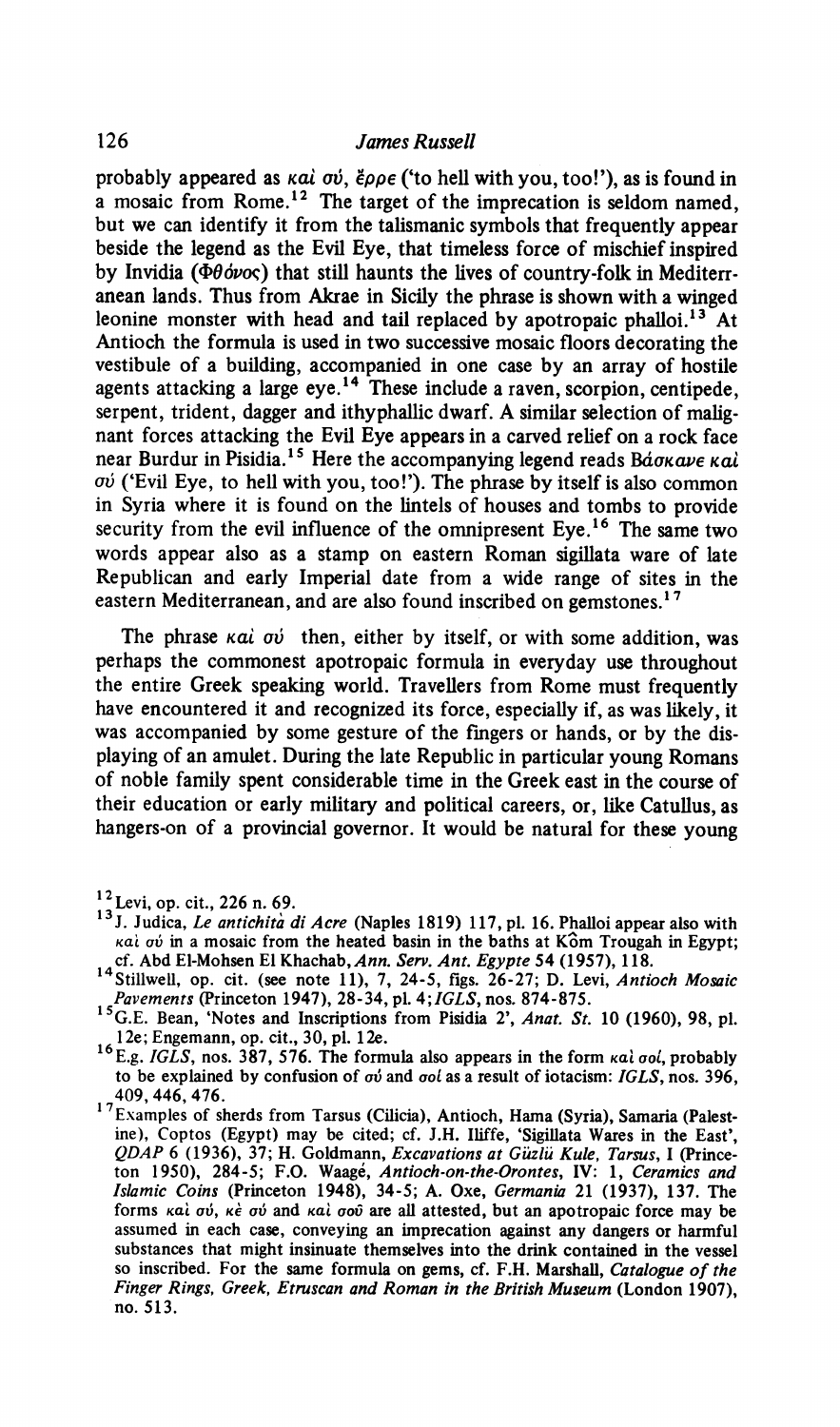men to adopt a colorful phrase such as  $k$ ai  $\sigma\dot{\nu}$  along with other expressions from the argot of the streets, much as students today readily affect the slang of the day when residing in a foreign country. It is well known that words and phrases acquired during one's impressionable years have a habit of remaining part of one's speech patterns for the rest of one's life. The result of this process is particularly evident in the correspondence of Cicero which is liberally sprinkled with Greek words and idioms that could only have been acquired from a first hand acquaintance with the language of everyday speech.'® Indeed probably at no other time in Rome's history did the use of Greek in the ruling circles reach such a degree of fluency as in the late Republic.<sup>19</sup> There is ample evidence to suggest that both Caesar and Brutus were quite typical in this regard, both having lived in the east for lengthy periods as young men.<sup>20</sup> The use of a phrase in common parlance like *kal ov* by Caesar, and the immediate recognition of its significance by his assassins need therefore occasion no surprise. I suspect indeed that the words were as instinctive to Caesar and his contemporaries as the exclamation gesundheit! when prompted by a sneeze, or ciao as a standard greeting amongst the sophisticated today. Nor should the word rékvov present any difficulty. Although in literary Attic it has a faintly poetic ring to it, the evidence from other dialects and of inscriptions and papyri from all over the Greek world establish it as perhaps the commonest and most general word for child.<sup>21</sup> With this meaning it can embrace both the closest blood ties and the neutral notion of a person of tender years. In this latter sense  $\tau \notin K$ vov was a perfectly appropriate term for Caesar to use in addressing Brutus, a man fully fifteen years his junior and to whom he had demonstrated considerable fondness.<sup>22</sup> This was in fact not the only occasion during the events surrounding Caesar's murder when Greek was used. A few seconds previously, during the opening struggle, Casca had appealed to his brother for help with the words,  $d\delta \epsilon \lambda \phi \dot{\epsilon}$ ,  $\beta \dot{\sigma} \dot{\gamma} \dot{\epsilon}$ ,  $^{23}$  Was it any less natural for Caesar, therefore, when confronted so unexpectedly by Brutus's treachery to let slip the standard

- <sup>18</sup>The wide extent of Cicero's Greek vocabulary is summarized by H.J. Rose, ('The Greek of Cicero', JHS 41 [1921], 91-116): 'a very large percentage of the vocabulary is Hellenistic: not a few words are unexampled elsewhere, i.e. formed part of the current vocabulary of his day' (p. 116). A particularly vivid and relevant example of Cicero's use of Greek appears in his letter to Atticus  $(Att. 13.52)$ , where he conveys in two concise phrases the literary tone of the dinner conversation during his visit with Caesar in December 45 B.C.: onovoalov ovoev in sermone,  $\phi\lambda\phi\lambda\phi\gamma a$  multa. Indeed it is hard to escape the impression that much of the conversation on that particular occasion was conducted in Greek.
- <sup>19</sup> E.E. Best Jr., 'Suetonius: The Use of Greek among the Julio-Claudian Emperors'. CB 53 (1977), 39-45.
- For Caesar, Suet. Div. Jul. 2.1, 4.1-2; Plut. Caes. 1.8, 2.2-5, 3.1; Vell. 2.41-43. For Brutus, Plut. Brut. 2-3.
- $21$ LSJ s.v. rékvov; Preisigke, Wörterbuch der Griechischen Papyrusurkunden (Berlin 1927), 584, s.v. réxvov.
- The generally accepted date for Brutus's birth is 85 B.C.: Cic. Brut. 230, 324; Gelzer, RE 10.1.974; Meyer, op. cit. (see note 4), 450 n.2; Drumann, op. cit. (see note 2), IV, 21 sqq.
- $23$  Plut. Caes. 66.5; Nicol. Dam. FGrH 90 F 130.89.